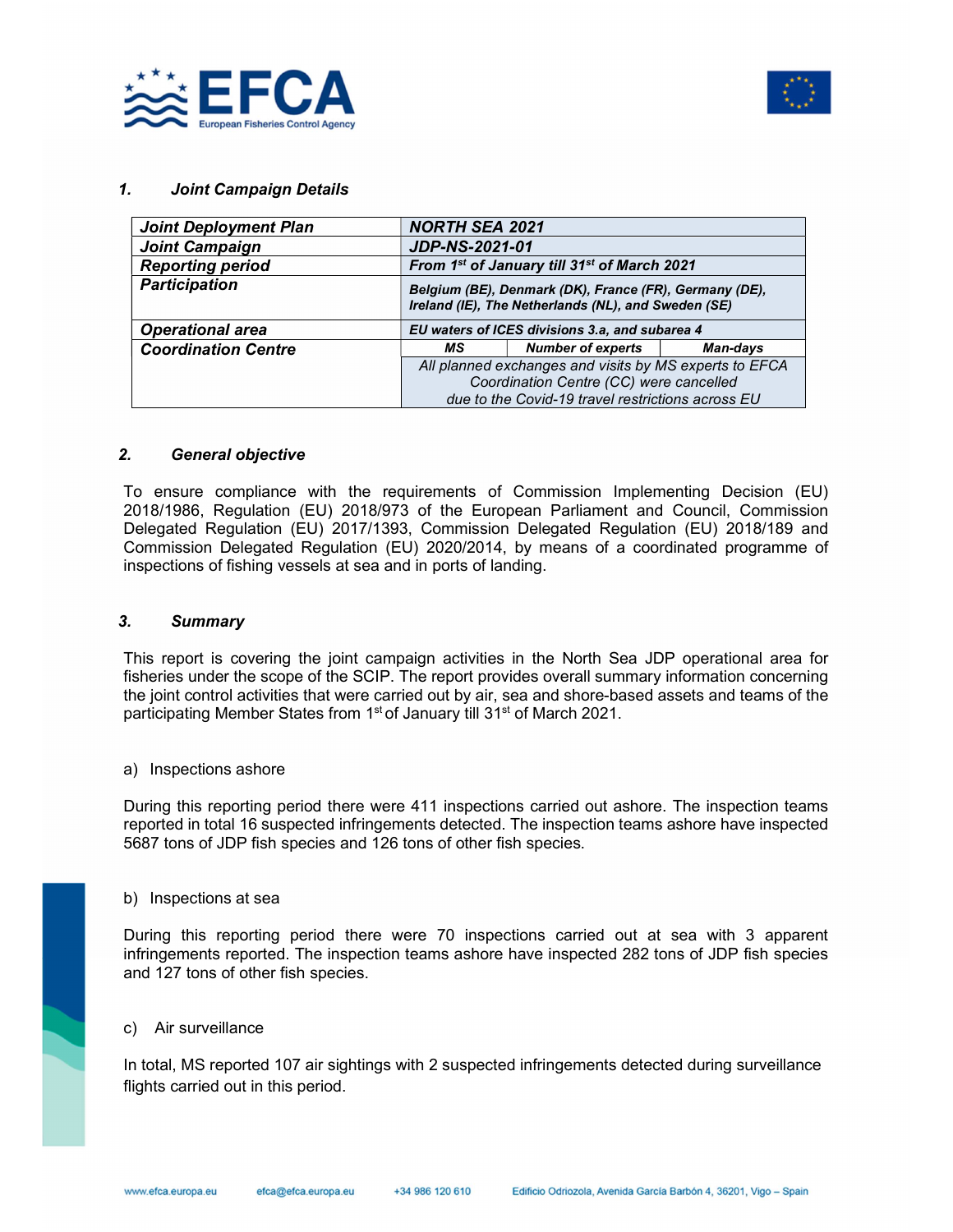## ANNEX

## JDP-NS-2021-01 ACTIVITY RECORDS FOR THE REPORTING PERIOD<sup>1</sup>

|               | <b>FPV</b>       |                           | Aircraft          | <b>Exchanges of Inspectors</b> |                           |                             |                           |
|---------------|------------------|---------------------------|-------------------|--------------------------------|---------------------------|-----------------------------|---------------------------|
| <b>MS</b>     | Days at sea      |                           |                   | Joint Teams at sea             |                           | Mixed Teams ashore          |                           |
|               | <b>Committed</b> | (Days with<br>$events2$ ) | No. of<br>Flights | Man-days<br><b>Deployed</b>    | Man-days<br><b>Hosted</b> | Man-days<br><b>Deployed</b> | Man-days<br><b>Hosted</b> |
| <b>MS</b>     | 228              | 25                        | 23                | $\overline{\phantom{0}}$       | $\overline{\phantom{0}}$  | $\overline{\phantom{a}}$    |                           |
| <b>EFCA</b>   | $\blacksquare$   | $\overline{\phantom{0}}$  | <b>-</b>          | $\overline{\phantom{0}}$       |                           | -                           |                           |
| <b>TOTALS</b> | 228              | 25                        | 23                |                                |                           |                             |                           |

# A. DEPLOYED CONTROL MEANS

# B. JOINT CONTROL ACTIVITIES CARRIED OUT

|                        |                                       | <b>TOTAL</b> |
|------------------------|---------------------------------------|--------------|
| <b>SURVEILLANCE</b>    | Sightings reported by aircraft        | 107          |
|                        | Sightings reported by FPV             | 765          |
|                        | Number of inspections by FPV          | 70           |
| <b>SEA ACTIVITIES</b>  | Number of targeted inspections by FPV | 5            |
|                        | Number of inspections in MS           | 411          |
| <b>LAND ACTIVITIES</b> | Number of targeted inspections in MS  | 41           |

# C. RESULTS OF CONTROL ACTIVITIES

|             |                                                         | <b>TOTAL</b>    |
|-------------|---------------------------------------------------------|-----------------|
| <b>SEA</b>  | Number of F/V inspected by FS                           | 70              |
|             | Number of F/V with detected apparent infringement       | 3               |
|             | % of inspected F/V with apparent detected infringement  | 4.29            |
|             | Total number of apparent infringements detected         | $\overline{3}$  |
|             | Total number of targeted inspections                    | $5\phantom{.0}$ |
|             | Total number of targeted inspections with infringements | $\mathbf{0}$    |
| <b>LAND</b> | Number of F/V inspected by FS                           | 411             |
|             | Number of F/V with detected apparent infringement       | 14              |
|             | % of inspected F/V with apparent detected infringement  | 3.41            |
|             | Total number of apparent infringements detected         | 16              |
|             | Total number of targeted inspections                    | 41              |

<sup>1</sup> As reported in daily SITREP to CCiC

 $^2$  for associated FPV the day at sea information is provided on a basis of the count of the total of days at sea with at least one event (sighting, inspection) that was carried out by associated patrol vessels during the reporting period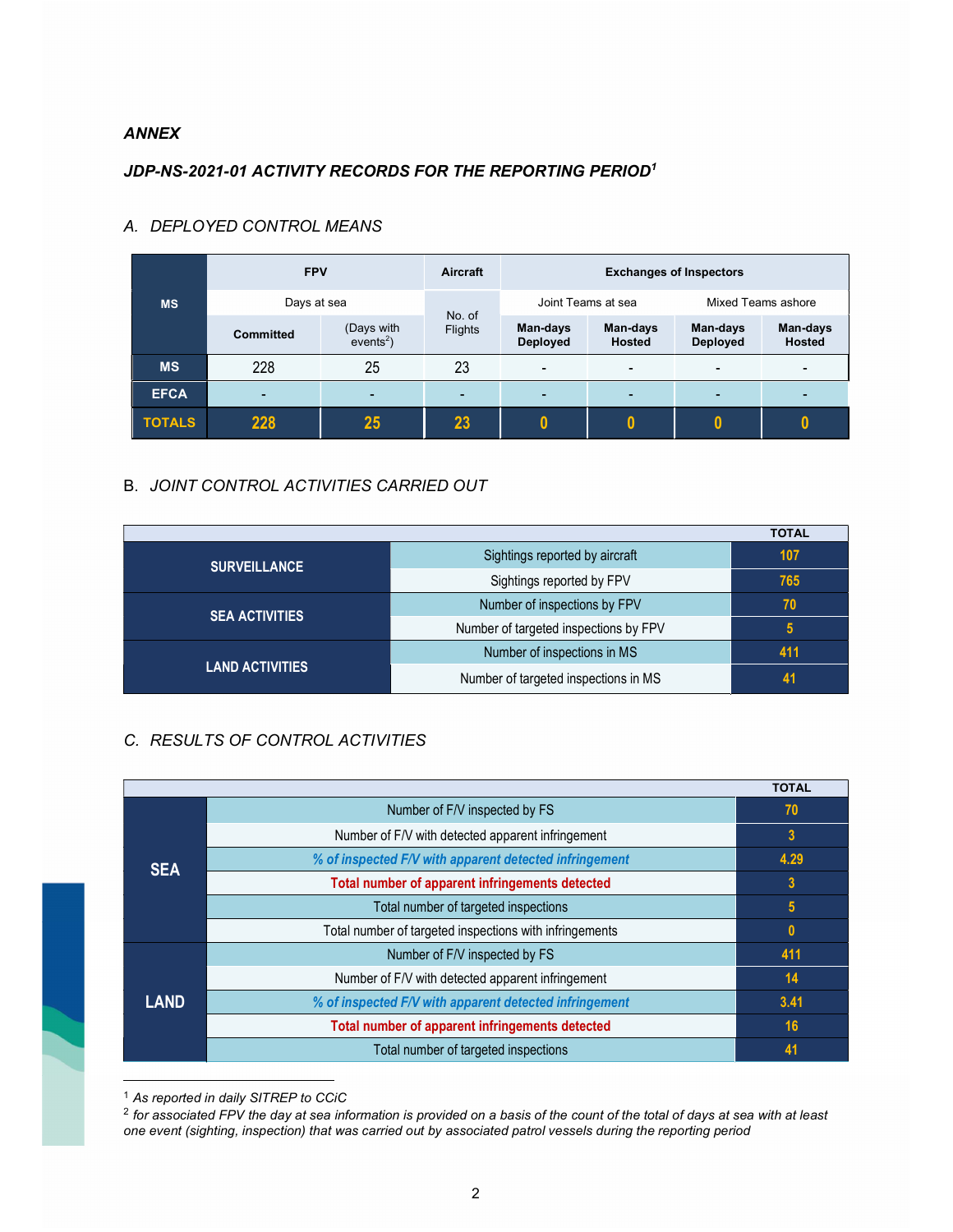|     | Total number of targeted inspections with infringements |  |
|-----|---------------------------------------------------------|--|
| AIR | Total number of apparent infringements detected         |  |

# D. TYPE OF INFRINGEMENTS DETECTED DURING THE JOINT CONTROL OPERATIONS

|     |                                                                                                                                                                                                                                                                                                                                      | <b>TOTALS</b> |
|-----|--------------------------------------------------------------------------------------------------------------------------------------------------------------------------------------------------------------------------------------------------------------------------------------------------------------------------------------|---------------|
| 01  | Not fulfilling of obligations to record and report catch or catch related data, including data to be transmitted by<br>satellite vessel monitoring system                                                                                                                                                                            | 14            |
| 011 | Failure to respect Effort Control Regime                                                                                                                                                                                                                                                                                             |               |
| 012 | Failure to comply with rules regarding transhipment or operations involving 2 or more vessels                                                                                                                                                                                                                                        |               |
| 013 | Falsifying logbook, landing decs, sales notes, transfer declaration, transport docs or failure to keep or submit these documents,<br>as required                                                                                                                                                                                     | 6             |
| 014 | Tampering with VMS or non-functioning VMS                                                                                                                                                                                                                                                                                            |               |
| 015 | Operate without VMS, ERS or AIS system                                                                                                                                                                                                                                                                                               | 2             |
| 016 | Failure to comply with notification provisions (Exit, Entry, landings, transhipments, catches, pre-notification, etc.)                                                                                                                                                                                                               | 6             |
| 02  | Use of prohibited or non-compliant gear according to EU legislation                                                                                                                                                                                                                                                                  | 2             |
| 021 | Use of prohibited or non-compliant fishing gear                                                                                                                                                                                                                                                                                      | 2             |
| 022 | Use of prohibited fishing method                                                                                                                                                                                                                                                                                                     |               |
| 03  | Falsification or concealing of markings, identity, or registration                                                                                                                                                                                                                                                                   |               |
| 031 | Falsifying, deleting, or concealing the markings, identity, or registration of a fishing vessel                                                                                                                                                                                                                                      |               |
| 032 | Fishing gear with incorrect or no marks                                                                                                                                                                                                                                                                                              |               |
| 04  | Concealing, tampering or disposal of evidence                                                                                                                                                                                                                                                                                        |               |
| 041 | Concealing, tampering or disposal of evidence relating to an investigation                                                                                                                                                                                                                                                           |               |
| 05  | Taking on board, transhipping, or landing of undersized fish                                                                                                                                                                                                                                                                         |               |
| 051 | Taking on board, transhipping, or landing of undersized fish in contravention of the legislation in force                                                                                                                                                                                                                            |               |
| 07  | Fishing without a valid licence, authorisation, or permit                                                                                                                                                                                                                                                                            |               |
| 071 | Fishing without a valid licence, fishing permit or authorisation or with falsified documentation                                                                                                                                                                                                                                     |               |
| 08  | Fishing in closed area, closed season or without quota                                                                                                                                                                                                                                                                               |               |
| 081 | Fishing in a closed area, closed season or beyond a close depth.                                                                                                                                                                                                                                                                     | 1             |
| 082 | Fishing without or after attainment of a quota                                                                                                                                                                                                                                                                                       |               |
| 09  | Directed fishing for a stock which is subject to a moratorium or for which fishing is prohibited                                                                                                                                                                                                                                     |               |
| 091 | Directed fishing for or retaining species subject to moratorium or for which fishing is prohibited                                                                                                                                                                                                                                   |               |
| 10  | <b>Obstruction of work of inspectors</b>                                                                                                                                                                                                                                                                                             |               |
| 101 | Obstructing, intimidating, interfering with or otherwise preventing an official whilst conducting an inspection                                                                                                                                                                                                                      |               |
| 102 | Absence or inappropriate pilot ladder                                                                                                                                                                                                                                                                                                | 1             |
| 103 | Obstructing, intimidating, interfering with or otherwise preventing the work of observers                                                                                                                                                                                                                                            | 1             |
| 11  | Transhipping to or participating in joint fishing operations with, support or re-supply of fishing vessels identified as<br>having engaged in IUU fishing                                                                                                                                                                            | ٠             |
| 111 | Transhipping to or participating in joint fishing operations with, support or re-supply of fishing vessels identified as having<br>engaged in IUU fishing under Regulation (EC) No 1005/2008, in particular those included in the Union IUU vessel list or in the<br>IUU vessel list of a regional fisheries management organisation |               |
| 12  | Use of a fishing vessel without nationality and that is therefore a stateless vessel in accordance with international law                                                                                                                                                                                                            | ٠             |
| 121 | Use of a fishing vessel with not nationality and that is therefore a stateless vessel in accordance with international law                                                                                                                                                                                                           |               |

i.